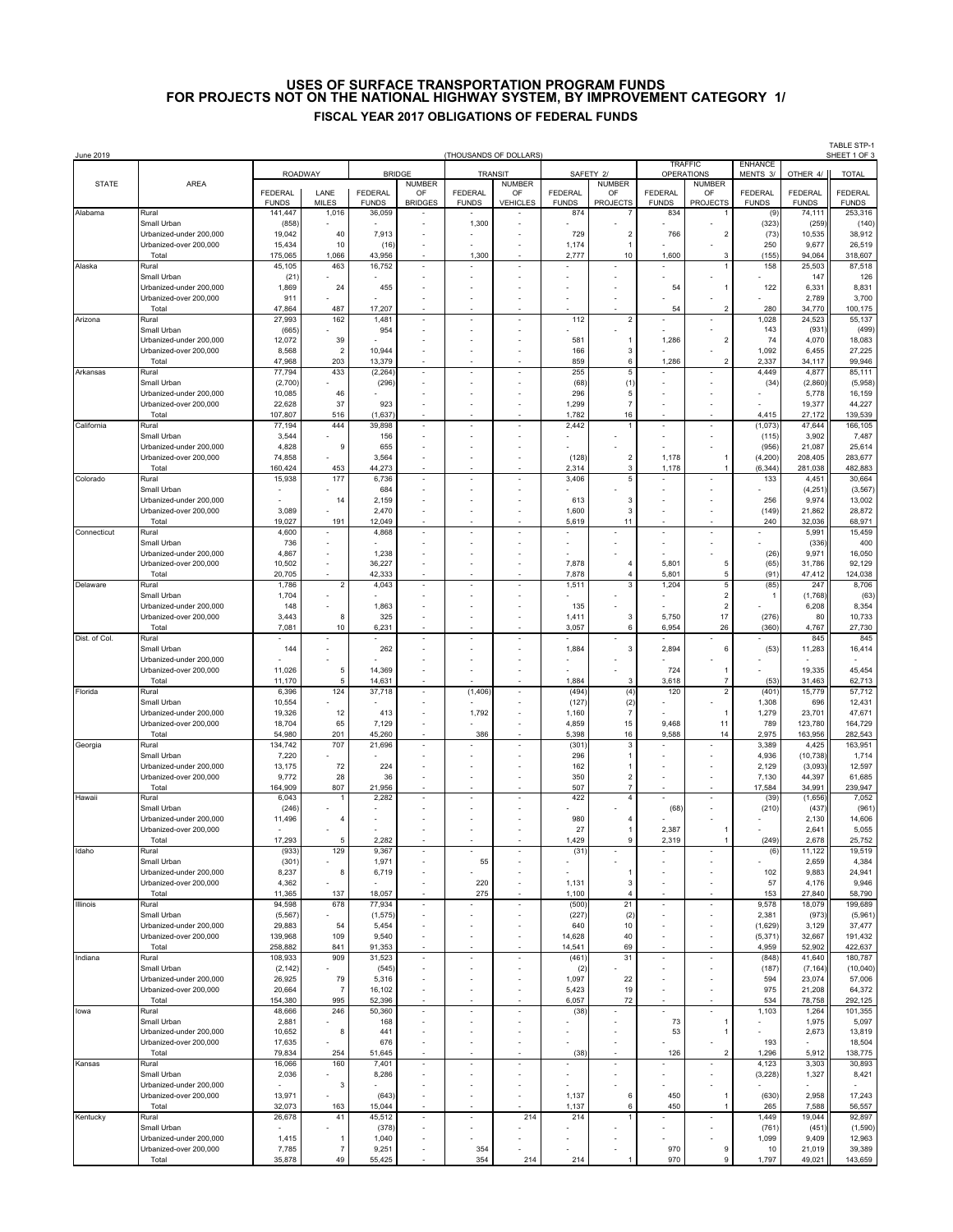## **USES OF SURFACE TRANSPORTATION PROGRAM FUNDS FISCAL YEAR 2017 OBLIGATIONS OF FEDERAL FUNDS FOR PROJECTS NOT ON THE NATIONAL HIGHWAY SYSTEM, BY IMPROVEMENT CATEGORY 1/**

| June 2019      |                                                   |                         |                       |                                |                                       | (THOUSANDS OF DOLLARS)         |                                        |                                   |                                        |                                   |                                 |                         |                         | <b>TABLE STP-1</b><br>SHEET 2 OF 3 |
|----------------|---------------------------------------------------|-------------------------|-----------------------|--------------------------------|---------------------------------------|--------------------------------|----------------------------------------|-----------------------------------|----------------------------------------|-----------------------------------|---------------------------------|-------------------------|-------------------------|------------------------------------|
|                | <b>ROADWAY</b>                                    |                         | <b>BRIDGE</b>         |                                | TRANSIT                               |                                | SAFETY 2/                              |                                   | <b>TRAFFIC</b><br><b>OPERATIONS</b>    |                                   | <b>ENHANCE</b><br>MENTS 3/      | OTHER 4/                | <b>TOTAL</b>            |                                    |
| <b>STATE</b>   | AREA                                              | FEDERAL<br><b>FUNDS</b> | LANE<br><b>MILES</b>  | <b>FEDERAL</b><br><b>FUNDS</b> | <b>NUMBER</b><br>OF<br><b>BRIDGES</b> | <b>FEDERAL</b><br><b>FUNDS</b> | <b>NUMBER</b><br>OF<br><b>VEHICLES</b> | <b>FEDERAL</b><br><b>FUNDS</b>    | <b>NUMBER</b><br>OF<br><b>PROJECTS</b> | <b>FEDERAL</b><br><b>FUNDS</b>    | NUMBER<br>OF<br><b>PROJECTS</b> | FEDERAL<br><b>FUNDS</b> | FEDERAL<br><b>FUNDS</b> | <b>FEDERAL</b><br><b>FUNDS</b>     |
| Louisiana      | Rural<br>Small Urban                              | 111,465                 | 346                   | 31,287                         |                                       |                                |                                        | 4,817<br>43                       | 13                                     | (1,991)                           | (1)                             | (40)                    | 9,572<br>196            | 155,110                            |
|                | Urbanized-under 200,000                           | (1,860)<br>12,181       | 35                    | 1,610<br>(420)                 |                                       |                                |                                        | 755                               | 10                                     |                                   |                                 | (74)<br>103             | 11,215                  | (85)<br>23,834                     |
|                | Urbanized-over 200,000<br>Total                   | 22,072<br>143,858       | 20<br>401             | 6,587<br>39,064                |                                       |                                |                                        | 7,047<br>12,662                   | 13<br>36                               | 7,827<br>5,836                    | $\boldsymbol{7}$<br>6           | (439)<br>(450)          | 10,895<br>31,878        | 53,989<br>232,848                  |
| Maine          | Rural                                             | 26,831                  | 242                   | 12,583                         | $\overline{\phantom{a}}$              |                                | ×                                      | (4)<br>477                        | 3                                      | $\overline{\phantom{a}}$          | ×                               | (20)                    | 8,734                   | 48,124<br>3,505                    |
|                | Small Urban<br>Urbanized-under 200,000            | (1,540)<br>5,404        | 17                    | (2)<br>(61)                    |                                       |                                |                                        |                                   |                                        |                                   |                                 |                         | 4,570<br>12,045         | 17,388                             |
|                | Urbanized-over 200.000<br>Total                   | 3,935<br>34,630         | 5<br>264              | (3)<br>12,517                  |                                       |                                |                                        | 473                               | 4                                      |                                   |                                 | (20)                    | 14,317<br>39,666        | 18,249<br>87,266                   |
| Maryland       | Rural                                             | 5,877                   | 9                     | 8,699                          |                                       |                                |                                        | 931                               |                                        |                                   |                                 | 3,757                   | 2,238                   | 21,502                             |
|                | Small Urban<br>Urbanized-under 200,000            | (31)<br>2,132           |                       | 244                            |                                       |                                |                                        | (5)                               |                                        |                                   |                                 | 102                     | 2,675<br>4,447          | 2,985<br>6,579                     |
|                | Urbanized-over 200,000<br>Total                   | 36,850<br>44,828        | $\overline{4}$<br>13  | 8,926<br>17,869                |                                       |                                |                                        | 7,055<br>7,981                    | 23<br>30                               |                                   |                                 | 3,859                   | 36,656<br>46,016        | 89,487<br>120,553                  |
| Massachusetts  | Rural                                             | 12,016                  |                       | 6,474                          | ٠                                     |                                |                                        |                                   |                                        |                                   | ٠                               | (215)                   | 922                     | 19,197                             |
|                | Small Urban<br>Urbanized-under 200,000            | 13,635<br>2,403         | ٠                     | 4,452<br>3,161                 | $\overline{\phantom{a}}$              |                                |                                        |                                   |                                        | (270)                             | $\mathbf{1}$<br>÷               | (335)<br>116            |                         | 17,482<br>5,680                    |
|                | Urbanized-over 200,000<br>Total                   | 30,214<br>58,268        |                       | 12,260<br>26,347               |                                       |                                |                                        |                                   |                                        | (270)                             | 1                               | 2,409<br>1,975          | 922                     | 44,883<br>87,242                   |
| Michigan       | Rural                                             | 105,933                 | 998                   | 21,485                         | ÷,                                    |                                |                                        | 2,117                             | 15                                     |                                   | ä,                              | 2,559                   | 10,312                  | 142,406                            |
|                | Small Urban<br>Urbanized-under 200,000            | (30, 687)<br>36,082     | 131                   | 4,032<br>5,565                 |                                       |                                |                                        | (168)<br>1,621                    | (3)<br>15                              | (32)<br>58                        |                                 | (3, 548)<br>(34)        | (2,638)<br>3,299        | (33, 041)<br>46,591                |
|                | Urbanized-over 200,000<br>Total                   | 44,262<br>155,590       | 38<br>1,167           | 2,079<br>33,161                |                                       |                                |                                        | 5,988<br>9,558                    | 10<br>37                               | 26                                | $\overline{1}$                  | (1,082)<br>(2, 105)     | 5,434<br>16,407         | 56,681<br>212,637                  |
| Minnesota      | Rural<br>Small Urban                              | 106,677<br>92           | 893                   | 11,207<br>100                  |                                       |                                |                                        | (76)                              |                                        | 53                                | ٠                               |                         | 3,976<br>(1,083)        | 121,837<br>(891)                   |
|                | Urbanized-under 200,000                           | 3,617                   | 45                    | 5,552                          |                                       |                                |                                        | 1,377                             | 3                                      |                                   |                                 |                         | 699                     | 11,245                             |
|                | Urbanized-over 200,000<br>Total                   | 41,676<br>152,062       | 3<br>941              | 851<br>17,710                  |                                       |                                |                                        | 1,301                             | 3                                      | 2,650<br>2,703                    | 3<br>$\overline{4}$             | (2)<br>(2)              | 9,037<br>12,629         | 54,212<br>186,403                  |
| Mississippi    | Rural<br>Small Urban                              | 7,308<br>2,375          | 62                    | 29,791                         | ×,                                    |                                | ٠                                      | 1,456<br>47                       | $\overline{4}$                         | ٠                                 | $\overline{\phantom{a}}$        | 678<br>(1, 528)         | 8,961<br>(3,663)        | 48,194<br>(2,769)                  |
|                | Urbanized-under 200,000                           | 5,581                   | 17                    | 3,173                          |                                       |                                |                                        | (982)                             |                                        |                                   |                                 | (399)                   | 448                     | 7,821                              |
|                | Urbanized-over 200,000<br>Total                   | (865)<br>14,399         | 79                    | 32,964                         |                                       |                                |                                        | 479<br>1,000                      | 3<br>$\overline{7}$                    |                                   | ×                               | 316<br>(933)            | 29,581<br>35,327        | 29,511<br>82,757                   |
| Missouri       | Rural<br>Small Urban                              | 54,476<br>18,999        | 1,419                 | 13,094<br>7,305                |                                       |                                |                                        | 1,093<br>4,388                    | 59<br>20                               |                                   |                                 | 8<br>404                | 15,162<br>6,000         | 83,833<br>37,096                   |
|                | Urbanized-under 200,000                           | 6,771                   | 44                    | 136                            |                                       |                                |                                        | 169                               | 19                                     |                                   |                                 |                         | 2,006                   | 9,082                              |
|                | Urbanized-over 200,000<br>Total                   | 49,055<br>129,301       | 11<br>1,474           | 7,607<br>28,142                |                                       |                                |                                        | 7,693<br>13,343                   | 64<br>162                              |                                   |                                 | 412                     | 24,944<br>48,112        | 89,299<br>219,310                  |
| Montana        | Rural<br>Small Urban                              | 53,584<br>(1,073)       | 448                   | 9,260<br>2,232                 | $\overline{\phantom{a}}$              |                                |                                        | 74<br>(89)                        |                                        |                                   |                                 | 14<br>$\overline{4}$    | 31,585<br>(2, 435)      | 94,517<br>(1, 361)                 |
|                | Urbanized-under 200,000                           | 5,935                   | 17                    |                                |                                       |                                |                                        | 1,548                             | 4                                      |                                   |                                 | (43)                    | 13,195                  | 20,635                             |
|                | Urbanized-over 200,000<br>Total                   | 58,446                  | 465                   | 11,492                         |                                       |                                |                                        | 1,533                             | 5                                      |                                   |                                 | (25)                    | 42,345                  | 113,791                            |
| Nebraska       | Rural<br>Small Urban                              | 81,461<br>(814)         | 569                   | 17,757                         |                                       |                                |                                        |                                   |                                        | (12)                              |                                 | (36)<br>11              | 8,836<br>6,842          | 108,006<br>6,039                   |
|                | Urbanized-under 200,000<br>Urbanized-over 200,000 | 5,934<br>3,944          | 1                     | 1,918                          |                                       |                                |                                        |                                   |                                        | 4,155                             | $\overline{4}$                  |                         | 1,622<br>3,620          | 7,556<br>13,637                    |
|                | Total                                             | 90,525                  | 570                   | 19,675                         |                                       |                                |                                        |                                   |                                        | 4,143                             | $\overline{4}$                  | (25)                    | 20,920                  | 135,238                            |
| Nevada         | Rural<br>Small Urban                              |                         |                       |                                |                                       |                                |                                        | 43                                |                                        |                                   |                                 | 125<br>121              | (85)                    | 83<br>121                          |
|                | Urbanized-under 200.000<br>Urbanized-over 200,000 | (1, 873)                |                       |                                |                                       |                                |                                        | 52                                |                                        |                                   |                                 | (136)                   | 89<br>849               | (1,784)<br>765                     |
|                | Total                                             | (1, 873)                |                       |                                |                                       |                                |                                        | 95                                |                                        |                                   |                                 | 110                     | 853                     | (815)                              |
| New Hampshire  | Rural<br>Small Urban                              | 3,663<br>(41, 449)      | 216                   | (171)<br>(50, 164)             |                                       |                                |                                        | 113<br>$\overline{a}$             |                                        |                                   | ÷                               | 72<br>(1,051)           | 9,127<br>(10, 597)      | 12,804<br>(103, 259)               |
|                | Urbanized-under 200,000<br>Urbanized-over 200,000 | 37,333<br>22,230        | 3                     | 56,593<br>(2,099)              |                                       |                                |                                        | 112                               |                                        |                                   |                                 | 713<br>21               | 26,983<br>(4, 362)      | 121,622<br>15,902                  |
|                | Total                                             | 21,777                  | 219                   | 4,159                          |                                       |                                |                                        | 227                               | $\overline{c}$                         |                                   |                                 | (245)                   | 21,151                  | 47,069                             |
| New Jersey     | Rural<br>Small Urban                              | 11,665<br>(1, 140)      | 37<br>٠               | 3,830<br>(15, 710)             | $\sim$                                |                                |                                        | (11)<br>(856)                     |                                        | (49)                              | ä,                              | (15)<br>6               | 6,650<br>(14, 722)      | 22,119<br>(32, 471)                |
|                | Urbanized-under 200,000<br>Urbanized-over 200,000 | 9,800<br>24,560         | 5<br>17               | 7,656<br>16,706                | $\sim$                                |                                |                                        | 5,212                             | 5                                      |                                   |                                 | 295                     | 5,831<br>67,794         | 23,287<br>114,567                  |
| New Mexico     | Total<br>Rural                                    | 44,885<br>26,608        | 59<br>17              | 12,482<br>19,277               | $\overline{\phantom{a}}$              | ٠                              | ٠                                      | 4,345<br>107                      | 5<br>3                                 | (49)<br>٠                         | ٠                               | 286                     | 65,553<br>8,510         | 127,502<br>54,502                  |
|                | Small Urban                                       | 13,851                  |                       | 615                            | ÷,                                    |                                |                                        | (49)                              |                                        |                                   |                                 | (404)                   | 5,463                   | 19,476                             |
|                | Urbanized-under 200,000<br>Urbanized-over 200,000 | 4,204<br>51             | ä,                    | 554                            | ×,                                    |                                |                                        | 671                               |                                        | ×                                 | ÷                               |                         | 413                     | 5,171<br>722                       |
| New York       | Total<br>Rural                                    | 44,714<br>19,903        | 17<br>16              | 20,446<br>21,926               | ٠<br>×,                               | (6)                            | ä,<br>×,                               | 729<br>775                        | $\overline{4}$<br>6                    | ٠                                 | ٠<br>ä,                         | (404)<br>4,328          | 14,386<br>16,266        | 79,871<br>63,192                   |
|                | Small Urban                                       | 45,836                  |                       | 5,583                          | ×,                                    | 2,357                          | ä                                      | (6,622)                           | 26                                     | 5,437                             | ä                               | 1,105                   | 37,576                  | 91,272                             |
|                | Urbanized-under 200,000<br>Urbanized-over 200,000 | 66<br>5,397             | $\boldsymbol{7}$<br>3 | 1,147                          |                                       | (96)                           |                                        | 35,709                            | $\overline{4}$<br>11                   | (2, 335)                          | 3                               | 95                      | 2,717<br>33,225         | 2,878<br>73,047                    |
| North Carolina | Total<br>Rural                                    | 71,202<br>69,627        | 26<br>23              | 28,656<br>36,268               | $\overline{\phantom{a}}$              | 2,255                          | ٠                                      | 29,862<br>2,028                   | 47<br>$\overline{4}$                   | 3,102                             | $\mathbf 3$<br>$\overline{1}$   | 5,528<br>(42)           | 89,784<br>33,978        | 230,389<br>141,859                 |
|                | Small Urban<br>Urbanized-under 200,000            | 30,810<br>381           |                       | 36,408<br>(9,071)              | $\sim$<br>$\overline{\phantom{a}}$    | 983                            | ×                                      | (31, 746)                         | $\overline{c}$                         | 1,622                             |                                 | (373)                   | 55,158<br>2,358         | 92,862<br>(6, 364)                 |
|                | Urbanized-over 200,000                            | 23,712                  | 3                     | (23, 153)                      | ×,                                    |                                |                                        | 34,996                            | 5                                      |                                   |                                 | (32)                    | 18,785                  | 54,340                             |
| North Dakota   | Total<br>Rural                                    | 124,530<br>29,903       | 26<br>602             | 40,452<br>8,877                | $\overline{\phantom{a}}$              | 983                            | ×                                      | 5,278<br>$\overline{\phantom{a}}$ | 11                                     | 1,622<br>$\overline{\phantom{a}}$ | -1<br>$\overline{\phantom{a}}$  | (447)<br>23             | 110,279<br>7,392        | 282,697<br>46,195                  |
|                | Small Urban<br>Urbanized-under 200,000            | (45)<br>14,884          | 6                     |                                | ٠                                     |                                |                                        |                                   |                                        |                                   |                                 | 16                      | (334)<br>2,673          | (363)<br>17,557                    |
|                | Urbanized-over 200,000                            |                         |                       |                                |                                       |                                |                                        |                                   |                                        | ÷,                                | ٠                               |                         |                         |                                    |
| Ohio           | Total<br>Rural                                    | 44,742<br>145,106       | 608<br>3,485          | 8,877<br>38,016                | $\overline{\phantom{a}}$              |                                |                                        | 5,926                             | 30                                     | $\overline{\phantom{a}}$          | ٠                               | 39<br>33                | 9,731<br>21,451         | 63,389<br>210,532                  |
|                | Small Urban<br>Urbanized-under 200,000            | 5,859<br>24,186         | 202                   | 4,796<br>7,085                 |                                       |                                |                                        | (133)<br>607                      | $\overline{1}$<br>14                   |                                   |                                 | 229                     | 7,324<br>4,094          | 18,075<br>35,972                   |
|                | Urbanized-over 200,000<br>Total                   | 41,515<br>216,666       | 74<br>3,761           | 16,155<br>66,052               | ٠                                     |                                |                                        | 16,875<br>23,275                  | 20<br>65                               |                                   |                                 | 262                     | 10,615<br>43,484        | 85,160<br>349,739                  |
|                |                                                   |                         |                       |                                |                                       |                                |                                        |                                   |                                        |                                   |                                 |                         |                         |                                    |